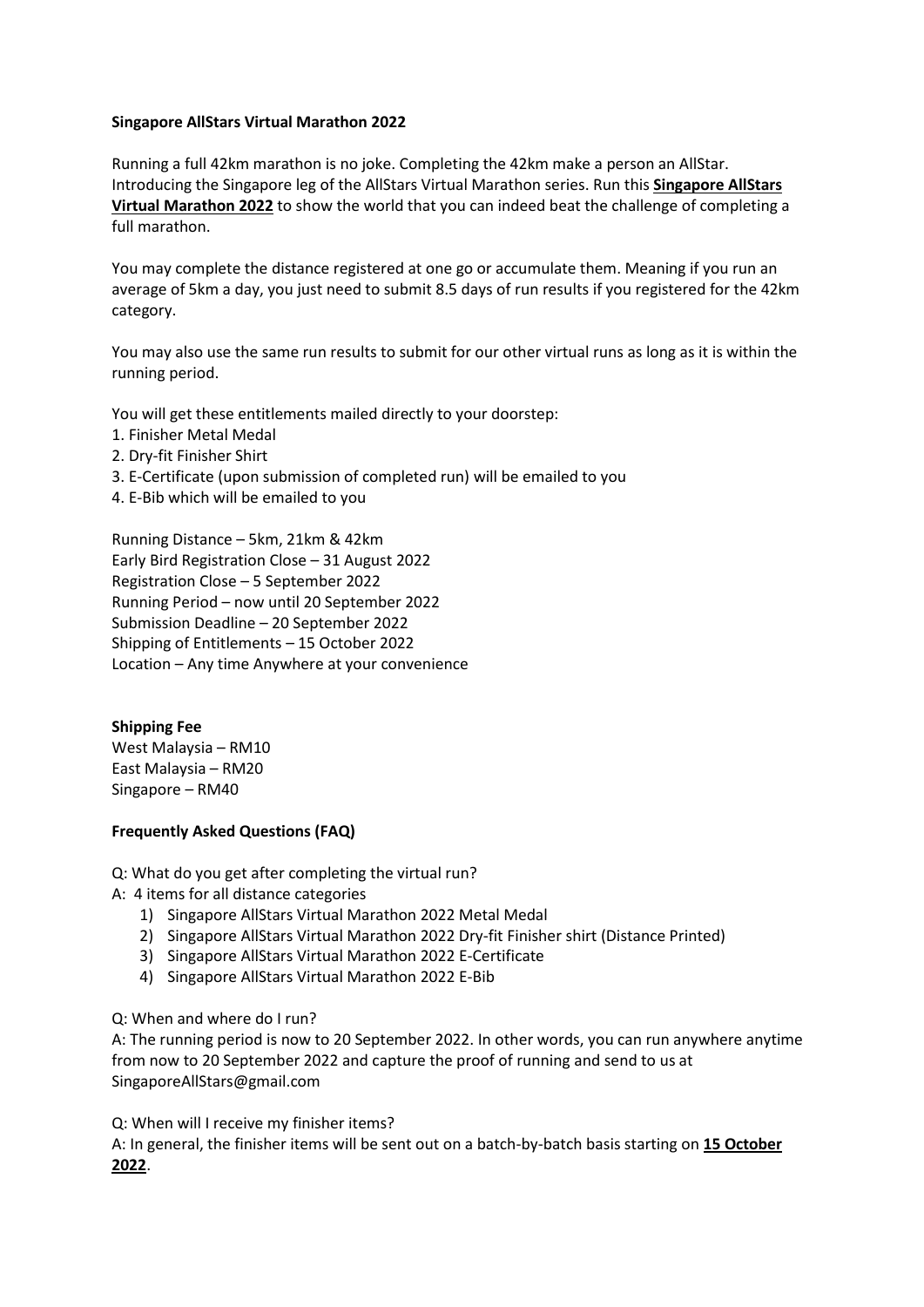Q: Can I separate the run distance (2km, 21km & 42km) into a few shorter distance runs?

- A: Yes, You can track your distance by using the following methods:
- 1. Running outdoor with GPS (track by km)
- 2. Running indoor with treadmill (track by km)
- 3. Steps counters (1KM = 1,500 steps)

The Virtual Run is flexible in that the walks/runs/steps CAN BE ACCUMULATED in multiples runs/steps.

Q: Must I submit different run results for different virtual runs organised by Virtual Run People? A: You may also use the same run results to submit for our other virtual runs as long as it is within the running period.

Q: How can I contact the organiser?

A: You can either contact the Virtual Run People through email SingaporeAllStars@gmail.com or WhatsApp us at +6016-380 7200

## **Terms and Conditions**

**Singapore AllStars Virtual Marathon 2022** is organised by the Virtual Run People and it is open to everyone who has a valid address in Malaysia and Singapore. For other locations, please contact us by email - SingaporeAllStars@gmail.com or WhatsApp us at +6016-380 7200.

1) Participants can run **ANYTIME** from their registration date until **20 September 2022** to complete the run. Where participants can split the distance to as many times as they wish. But if there are more than 10 pictures, they are required to combine some to the pictures to fit into 10 uploads.

2) You may also use the same run results to submit for our other virtual runs as long as it is within the running period.

3) Entries are non-transferable.

4) All T-shirts measurement is subject to 1-2 cm tolerance.

5) Finisher's Tee size is strictly based on the size selected by the participant during registration, any request of size change will not be entertained.

6) All merchandises' colour, design and material may be different from illustration and are subjected to change without notice.

7) **Submission of results must be submitted any time before the 20 September 2022**. If participants are unable to submit the result before the 20 September 2022, they will be considered as disqualified and will not be entitle for any of the rewards. As such there will be NO delivery of any medal or T-shirt.

8) Once participants registration is done, there will be NO refund even if participants are not able to participate due to whatever reason.

9) By entering our virtual event, you are accepting that Virtual Run People will contact you to keep you updated on the progress of your run. In addition, you will be added to the Virtual Run People